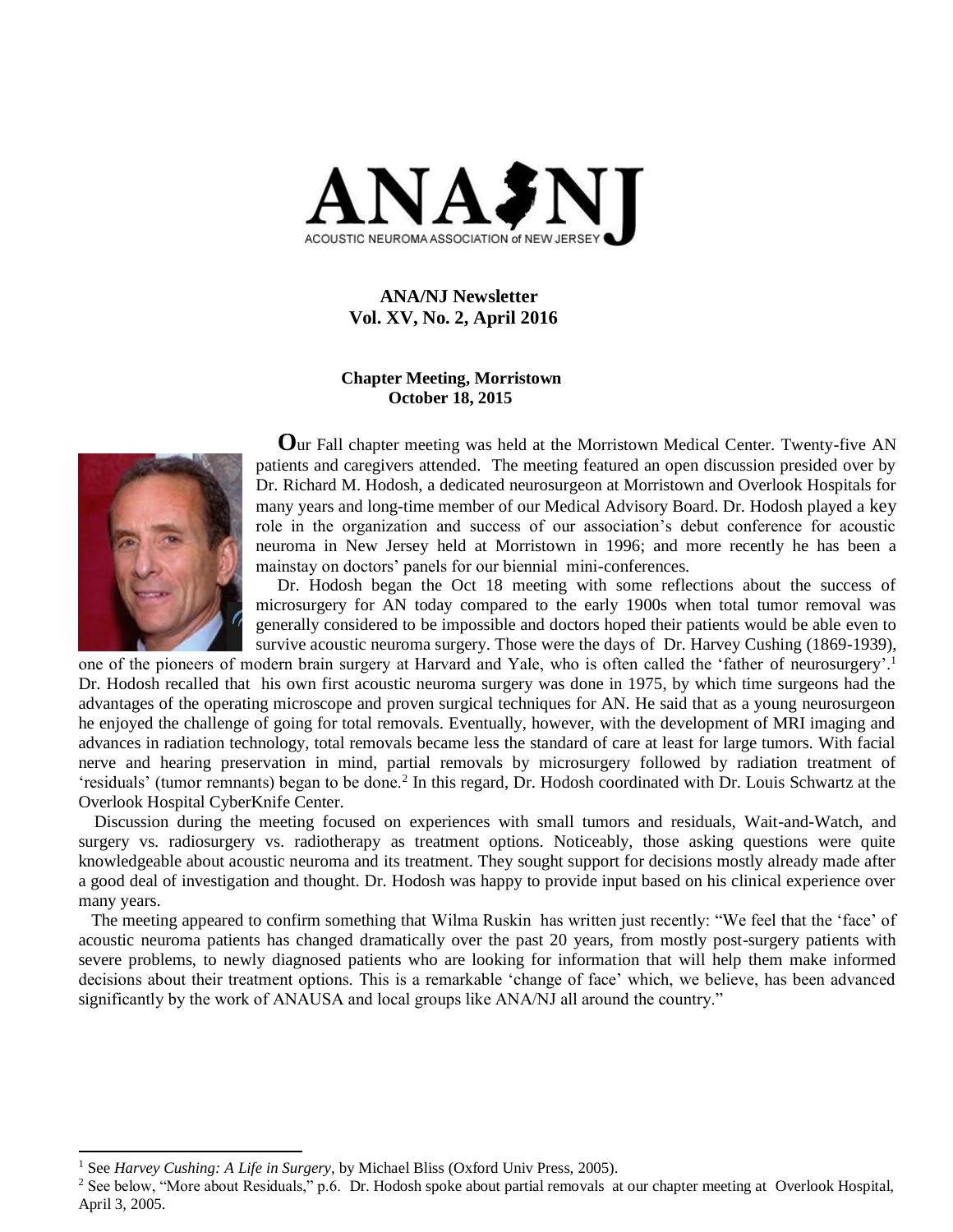

## **Jane Meryll in the Spotlight**

Imagine what it must be like for someone whose life and livelihood is music and the performing arts to be told she has an acoustic tumor. To make matters worse, her first doctor went on to tell Jane that if she didn't have surgery to remove her 8 mm tumor as soon as possible, she could die!



 The year was 1996 and Jane, aged 52, had been experiencing transient vertigo, dizziness and seeing spots. Although she immediately scheduled the surgery, from which she was told she would lose her hearing, she began researching her condition. Her cousin, a neurosurgeon told her not to have the surgery and advised her to wait-and-watch to see if the tumor grew. She'd read that in Europe this was a common practice and that if a small tumor didn't grow in the first 12 months, it likely never would. She cancelled her surgery and received a letter from the diagnosing doctor confirming that without the surgery she might die.

 Jane became very involved in the NY Chapter of The Acoustic Neuroma Association and served on its board. She became a patient of Dr. Samuel Selesnick because he was willing to follow her as a wait-and-watch patient having checkups every few years. She expressed emphatically that she is not an alarmist and she was determined not to let her diagnosis impinge on her life. She had come to NY in 1968 from Boston to pursue a professional career in music as a singer and pianist. She married a producer and worked in his business as a freelance studio

musician doing advertising music and recording as a pianist, singer, composer, producer and arranger. Theirs was a 30-year collaboration, so when they divorced, she was left to pursue a career on her own. She added a masters degree in education and psychology to her earlier attendance at the Berklee College of Music so that she could teach young people, particularly in special education. She moved into coaching and giving private lessons in piano, voice, and overcoming stage fright (to learn more visit [www.janemeryll.com\)](http://www.janemeryll.com/). She continues to work approximately 25 hours a week between her adjunct professor work and her private studio work and she plans to produce a legacy CD of her compositions. She feels composing is something she can and will do until the end of her life and is grateful to have her hearing so she is able to hear her compositions, unlike Beethoven.

 About a year ago Jane experienced some serious health issues including shingles and the flu and she again experienced vertigo. She had an MRI and went to see Dr. Selesnick who advised that her tumor is now "a non- issue" and that she will not need to see him for it again. Since diagnosis, there has been no change in it whatsoever. Her hearing was tested and she was found for all intents and purposes to have normal hearing. Although she has lost some of the acuity on her tumor side, particularly in noisy environments, she has been able to make minor adaptations to address this. Jane was told, however. that she had BPPV (Benign Paroxysmal Positional Vertigo) which was the cause of her vertigo. She did some exercises for this for a few days and it relieved. So far it hasn't reoccurred.

 Twenty years after diagnosis, Jane is still going strong believing her earlier decision not to have surgery has been the right decision for her. She feels prepared for whatever life brings her and would encourage anyone diagnosed with an acoustic neuroma to research, research, research and to make the right decision for him/herself. She encourages patients to believe in their own informed insight, not to be intimidated by the title of doctor. She says "no one knows what's better for you than you. You must be your own best advocate!"

> Interview by Kristin Ingersoll February 15, 2016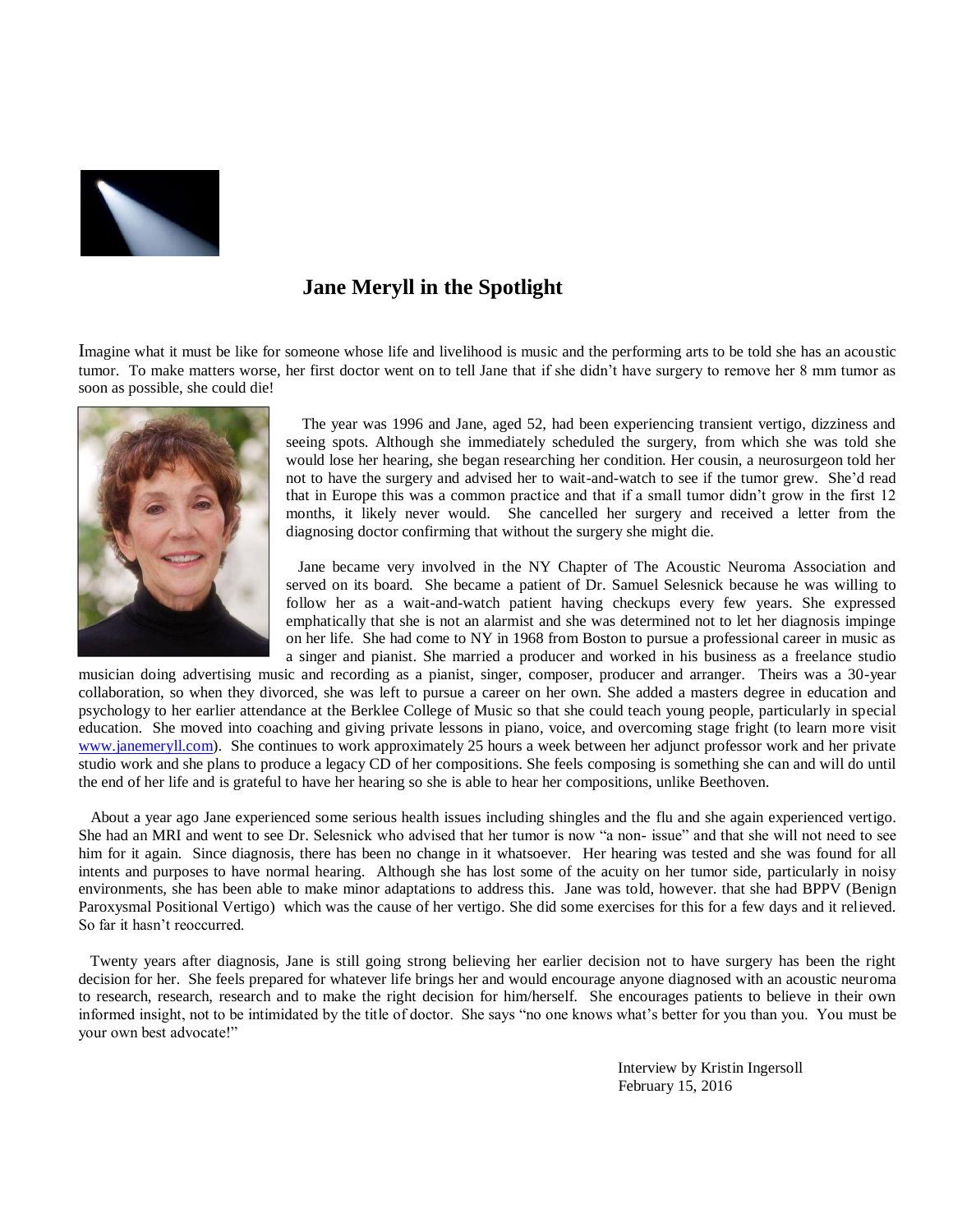## **NIDCD Statement on the Cause of Acoustic Neuroma**

The following is the current statement on the cause of acoustic neuroma issued by the National Institute on Deafness and Other Communication Disorders (NIH):

 *Unilateral vestibular schwannomas* [aka. acoustic neuromas] *affect only one ear. They account for approximately 8*  percent of all tumors inside the skull; one out of every 100,000 individuals per year develops a vestibular *schwannoma. Symptoms may develop at any age but usually occur between the ages of 30 and 60 years. Unilateral vestibular schwannomas are not hereditary.*

 *Bilateral vestibular schwannomas affect both hearing nerves and are usually associated with a genetic disorder called 'neurofibromatosis type 2' (NF2). Half of affected individuals have inherited the disorder from an affected parent and half seem to have a mutation for the first time in their family. Each child of an affected parent has a 50 percent chance of inheriting the disorder. Unlike those with a unilateral vestibular schwannoma, individuals with NF2 usually develop symptoms in their teens or early adulthood. In addition, parents with NF2 usually develop multiple brain and spinal cord related tumors. They can also develop tumors of the nerves important for swallowing, speech, eye and facial movement, and facial sensation. Determining the best management of the vestibular schwannomas as well as the additional nerve, brain and spinal cord tumors is more complicated than deciding how to treat a unilateral vestibular schwannnoma. Further research is needed to determine the best treatment for individuals with NF2.*

 *Scientists believe that both unilateral and bilateral vestibular schwannomas form following the loss of function of a gene on chromosome 22.(A gene is a small section of DNA responsible for a particular characteristic like hair color or skin tone.) Scientists believe that this particular gene on chromosome 22 produces a protein that controls the growth of Schwann cells. When this gene malfunctions, Schwann cell growth is uncontrolled, resulting in a tumor. Scientists also think that this gene may help to control the growth of other types of tumors. In NF2 patients, the faulty gene on chromosome 22 is inherited. For individuals with unilateral vestibular schwannomas, however, some scientists hypothesize that this gene somehow loses its ability to function properly.* 

 *Scientists are working to better understand how the gene works so they can begin to develop gene therapy to control the overproduction of Schwann cells in individuals with vestibular schwannomas. Also, learning more about the way genes help control Schwann cell growth may help to prevent other brain tumors.*

 (The NIDCD provides a directory of organizations to contact for further information on vestibular schwannomas at [www.nidcd.nih.gov/directory.\)](http://www.nidcd.nih.gov/directory)

#### **Funding Big Science: How Much?**

 Our Sept 2015 issue called attention to the US "Brain Initiative" launched in 2013 and intended to end the centurieslong search for how the brain actually works. The European Union has had its own "Human Brain Project" since 2012. An article by Stefan Theil in *Scientific American* (Oct 2015) comparing investments in these and other projects raises the question of the degree of human commitment to serious study of the brain. Note the following:

| Project                                   | Funding        |
|-------------------------------------------|----------------|
| US Brain Initiative, 2013-15              | \$300 million  |
| EU Brain Project, 2012-23                 | \$1.63 billion |
| Human Genome, 1990-2003                   | \$4.73 billion |
| Apollo Program, 1960-1973                 | \$104 billion  |
| Space Station, 1998-2001                  | \$140 billion  |
| F-35 Fighter Jet (as of 2014)             | \$391 billion  |
| Manhattan Project, 1942-45<br>Atomic bomb | \$23 billion   |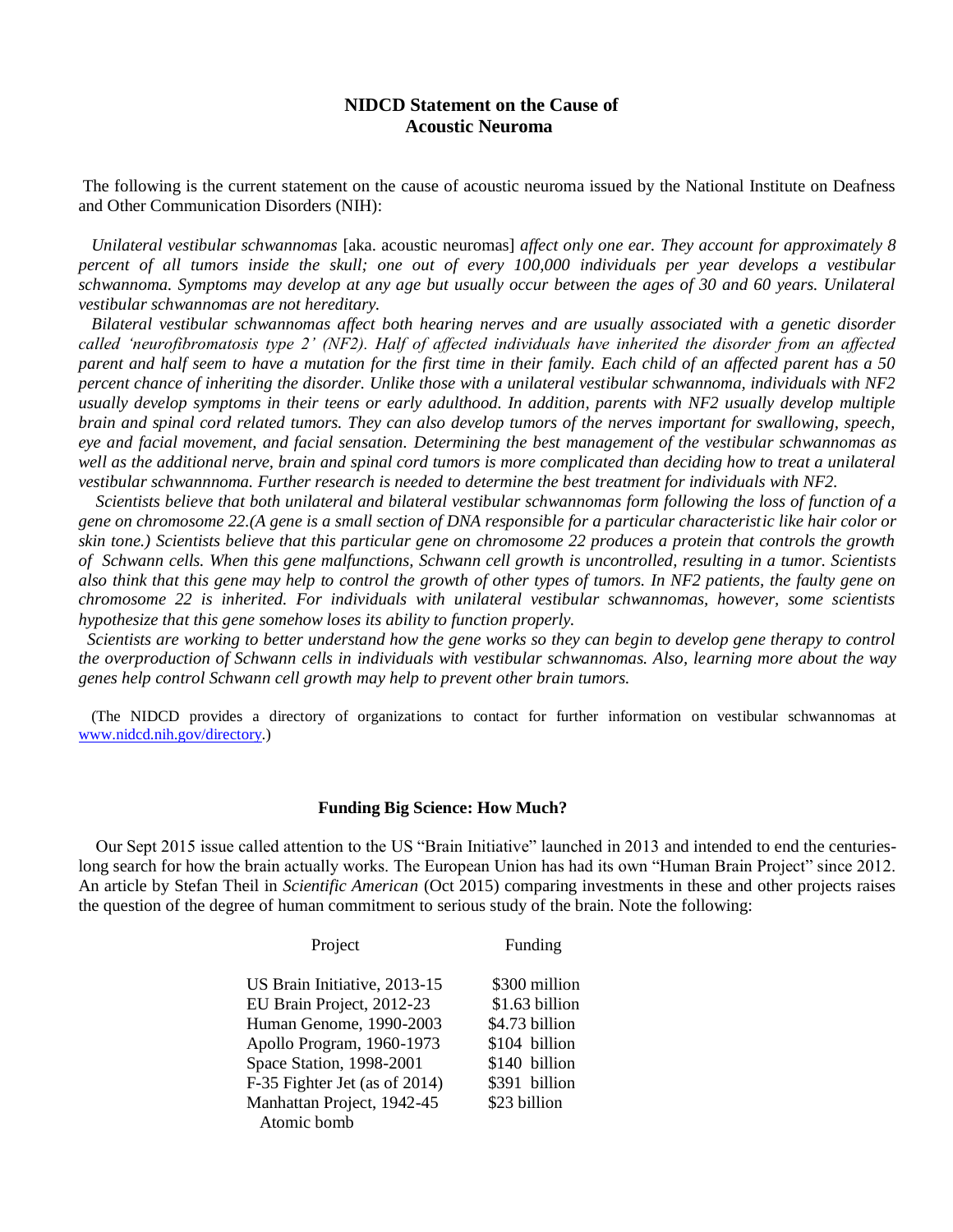#### **Tinnitus Research Update**

 Researchers at Georgetown University Medical Center (GUMC) in Washington, D.C., and the Technische Universität München (TUM), Germany, have announced that they have uncovered the brain malady responsible for tinnitus and chronic pain. "Identifying the problem," they observe, "is the first step to developing effective therapies for these disorders, which afflict millions of people."<sup>3</sup>

The lead researchers are Josef Rauschecker, PhD,DSc, director of the Laboratory for Integrative Neuroscience & Cognition at GUMC, and Markus Ploner, MD, PhD, Professor of Human Pain Research at TUM.



Dr. Rauschecker

 According to the September 2015 news release by GUMC: "The scientists describe how the neural mechanisms that normally 'gate' or control noise and pain signals can become dysfunctional, leading to a chronic perception of these sensations. They traced the flow of these signals through the brain and showed where 'circuit breakers' should be working – but aren't. . . Tinnitus can occur after the ears are damaged by loud noise, but even after the brain reorganizes itself, it continues to 'hear' a constant hum or drum. . . Areas of the brain [in the limbic system] responsible for these errant sensations act as a central gatekeeping system for perceptual sensations, whether produced externally or internally. . . Tinnitus and chronic pain occur when the system is compromised."

 Possible therapy? "Because these systems rely on transmission of dopamine and serotonin between neurons, drugs that modulate dopamine may help to restore sensory gating," states Dr. Rauschecker.

### **Increase in Incidental Findings**

 Dr. Mark E. Robson , who is the Director of the Genetics Service Clinic at Memorial Sloan Kettering Cancer Center (MSKCC) in New York, has reported that genome analysis of cancer tumors has begun to reveal patient risks for other diseases (*Center News*, April 2014). These incidental genetic findings are being dubbed "incidentalome." He notes: "Most clinical testing of [cancer] tumors has been for a relatively limited number of specific mutations, not the full genome. But soon we're going to be testing for a much broader panel of genes, increasing the chances of incidental findings."

 Dr. Robson's report reminded us of how the introduction of MRI imaging also resulted in finding "incidentalomas," including small and/or asymptomatic acoustic neuromas that are so important to identify early on for best treatment outcomes (See "Incidental Acoustic Neuroma," in *ANA/NJ Newsletter*, March 2012).

 For Dr. Robson and researchers at MSKCC, the incidental genetic findings have raised the ethical question of the extent to which clinicians should inform patients of their possible health risks. Do all patients want to know everything? It's a complicated issue for doctors and researchers. But meantime, advances in cancer research and genome analysis will work to the benefit of acoustic neuroma patients. "All boats are lifted" is a good way to think of how basic research acts as a rising tide for advancement in all areas of medical science.

l

<sup>&</sup>lt;sup>3</sup> See " Neuroscientists Uncover Brain Abnormalities Responsible for Tinnitus and Chronic Pain,"

[www.gumc.georgetown.edu/news,](http://www.gumc.georgetown.edu/news) 10/17/2015;

Josef Rauschecker et at, "Frontostriatal Gateway of Tinnitus & Chronic Pain," *Trends in Cognitive Sciences*, 19 (October 2015).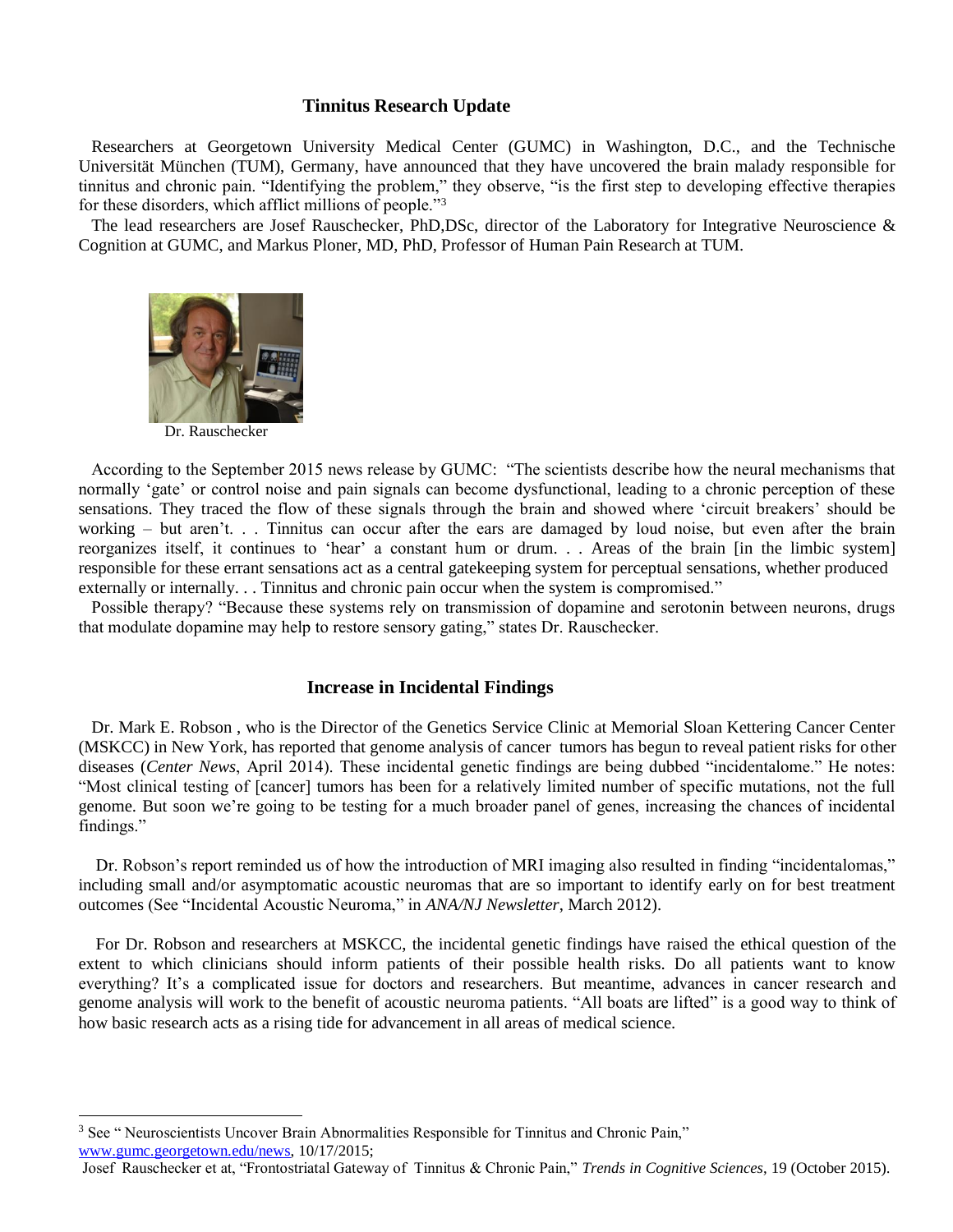### **More About 'Residuals'**

*As it was 90 years ago, the question of partial versus total tumor resection surgery, at least for medium to large tumors, is now up for debate*.

Dr. Marc S. Schwartz

 Our Sept 2015 newsletter article entitled "Thinking about Residual Tumor" looked at some early reports on outcomes for 'facial nerve-sparing surgery', a procedure entailing partial removal of large acoustic neuromas followed (as needed) by stereotactic radiation treatment for 'residuals', the tumor remnants left behind. The basic goal of the approach is to maximize both facial nerve function and patient quality of life. The article concluded with the recommendation that long-term data on out- comes for partial resection surgery will be needed.

 Anyone considering having partial removal of a medium or large tumor would do well to read Dr. Marc Schwartz's report on "Gross Total vs. Near Total vs. Partial Resection Surgery" in ANA *Notes*, Issue 135 (Sept 2015). Briefly, Dr. Schwartz (House Clinic, Los Angeles) reports: "There is as of yet little short-term and no reliable long-term data showing the results of stereotactic radiation following partial resection of larger acoustic neuromas." Secondly, "[although] long-term results are not known, . . . it is probably reasonable to expect that facial nerve function preserved at 1-year will be maintained long-term in most patients." On the other hand, thirdly: "Stereotactic radiation carries significant risk to hearing, so if this is carried out either directly after surgery or at a later time, its risk to hearing must be factored in. Thus in regard to hearing, the risks of surgery itself, presence of tumor on the [cochlear] nerve, and subsequent radiation, taken together, make the long-term chance of hearing preservation quite low."

 Although supportive of quality of life goals, Dr. Schwartz remains skeptical that treatment outcomes for acoustic neuroma are improved significantly by less aggressive procedures. "Today," he writes, "the risk of major neurological complications with total resection of even large and giant acoustic neuromas is very low in the hands of experienced, high volume surgical teams." He expresses concern that less experienced surgeons may oversell the benefits of partial resection surgery.

#### **Hearing Rehab Webinar**

 ANAUSA's recent webinar entitled "*Hearing Rehabilitation for Acoustic Neuroma Patients,*" by Dr. Brian Neff, Professor of Otolaryngology at the Mayo Clinic, is an excellent, up-to-date review of the various options for hearing restoration following treatment for acoustic neuroma.

 Dr. Neff's presentation with slides is well-organized and informative. Listeners are able to 'Pause' the audio for leisurely viewing of text summaries and graphics. A main theme of the presentation is that tumor size and preoperative hearing capacity are two key variables predictive of hearing outcomes and the type and level of hearing rehab technology that may be needed following treatment. Dr. Neff presents data from his study at the Mayo Clinic dealing with "variables influencing audiometric decline." <sup>4</sup> There is a good discussion of CROS technology (Contralateral Routing of Sound) for SSD, e.g., the Widex system. The Baha bone-anchored system is reviewed and compared in its effectiveness with the Cochlear Implant (CI); testing has shown the CI to be better with sound localization and for dealing with noisy places. Medicare still does not give coverage for the CI for SSD patients. There's a heads-up for SSD patients: besides avoiding loud noises, be sure to check your medications for possible Hearing loss side-effects.

l

<sup>4</sup> *Journal of Neurosurgery*, 118 (March 2013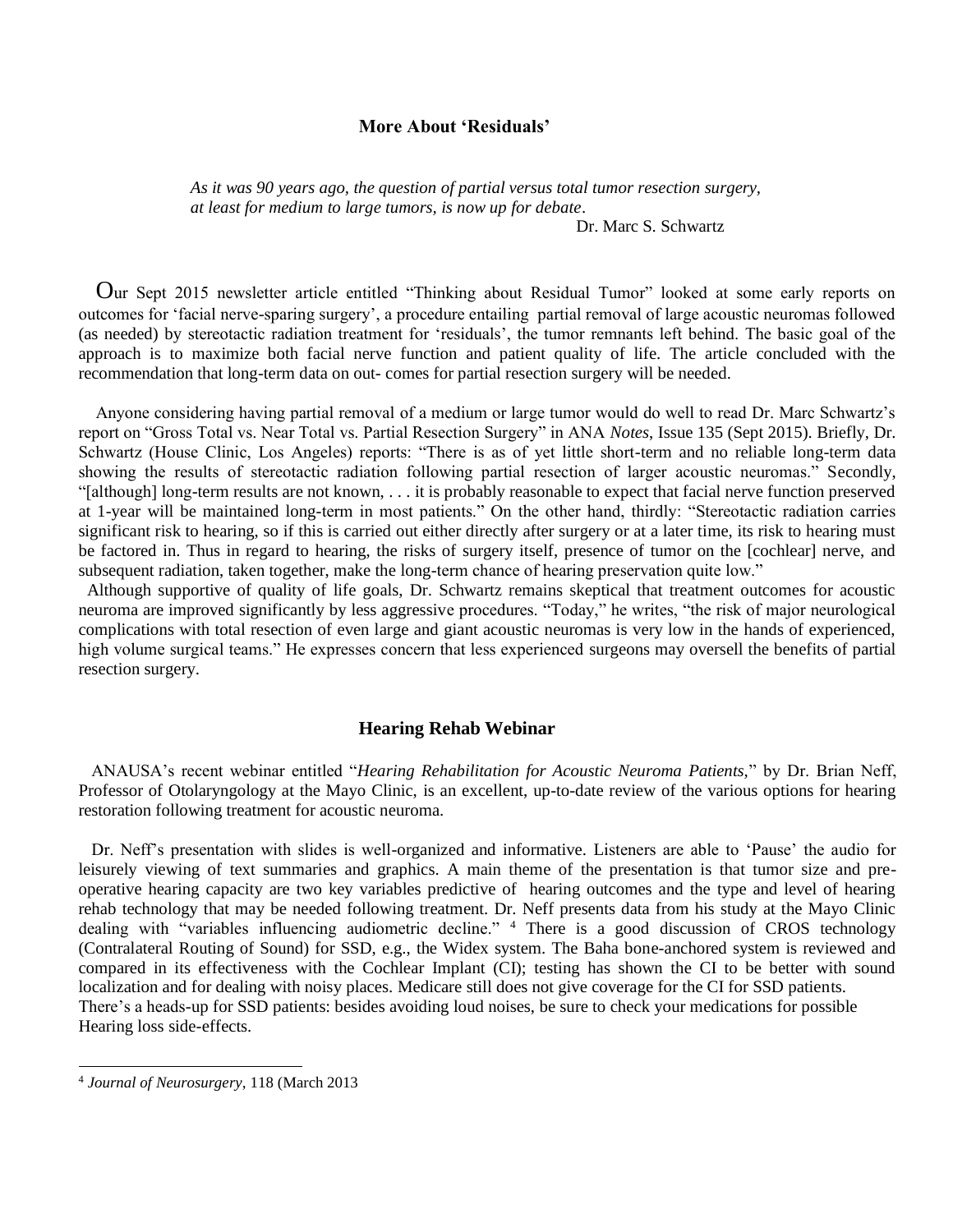## **Notices**

**●** ANA/NJ has received a grant from the Lincoln Family Foundation. Board members have voted to use part of the grant to reduce the registration fee for attendance at the Mini-Conference scheduled for April 24 (See below).

● In *Journal of Neurosurgery, Neurosurgical Focus Section*, 33 (Sept 2012), Drs. James Liu, R. Jyung ,R.Schmidt et al have published "Incidental Vestibular Schwannomas: A Review of Prevalence, Growth Rate and Managements Challenges"; also, Drs. James Liu, Derald Brackmann et al have published "An Update on Unilateral Sporadic Small Vestibular Schwannoma." Text available at [www.ANAUSA,](http://www.anausa/) Members Section, Journal Articles.

● Jane Huck has called attention to a report on research by Scottish scientists (Univ of Strathclyde) testing a new hearing aid design for eliminating unwanted background noise based on studies of how insects hear sounds. For more, go to [www.meddeviceonline.com/insect-inspired-hearing-aids.](http://www.meddeviceonline.com/insect-inspired-hearing-aids)

• Neurologists Peter Goadsby (UCSF) and David Dodick (Mayo Clinic Arizona) believe they have identified drugs – monoclonal antibodies – specifically designed to prevent migraine headaches from occurring rather than stopping the attacks once they have started. Science writer David Noonan reports on the story in *Scientific American* (December 2015); see also his report on vertigo in the August 2015 issue. For more on migraine, visit the website of the American Academy of Neurology, [www.aan.com/patients.](http://www.aan.com/patients)

• Most funding for acoustic neuroma research is by the National Institutes of Health [\(www.nih.gov\)](http://www.nih.gov/). For example, \$21 million was granted for NF2 research projects for each of the years 2014 and 2015. For 2016, an estimated total of \$4 billion will be granted for research in the category of 'brain disorders'; \$22 million has been designated for NF2 studies. The American Hearing Research Foundation is a private non-profit organization [\(www.american-hearing.org\)](http://www.american-hearing.org/) that makes small grants of up to about \$20,000 for acoustic neuroma research. The organization is interested mainly in funding research in the area of early detection of hearing disorders. The current president is Dr.Alan Micco, associate professor of otolaryngology at Northwestern Medical School, Evanston, IL. Donations in support of research are welcome.



# ANA/NJ Mini Conference

# "*Acoustic Neuroma 2016: Life Before, Life After"*

Sunday, April 24, 2016 9:30 a.m. – 4:00 p.m.

 The Conference Center at JFK Medical Center 65 James Street, Edison, NJ